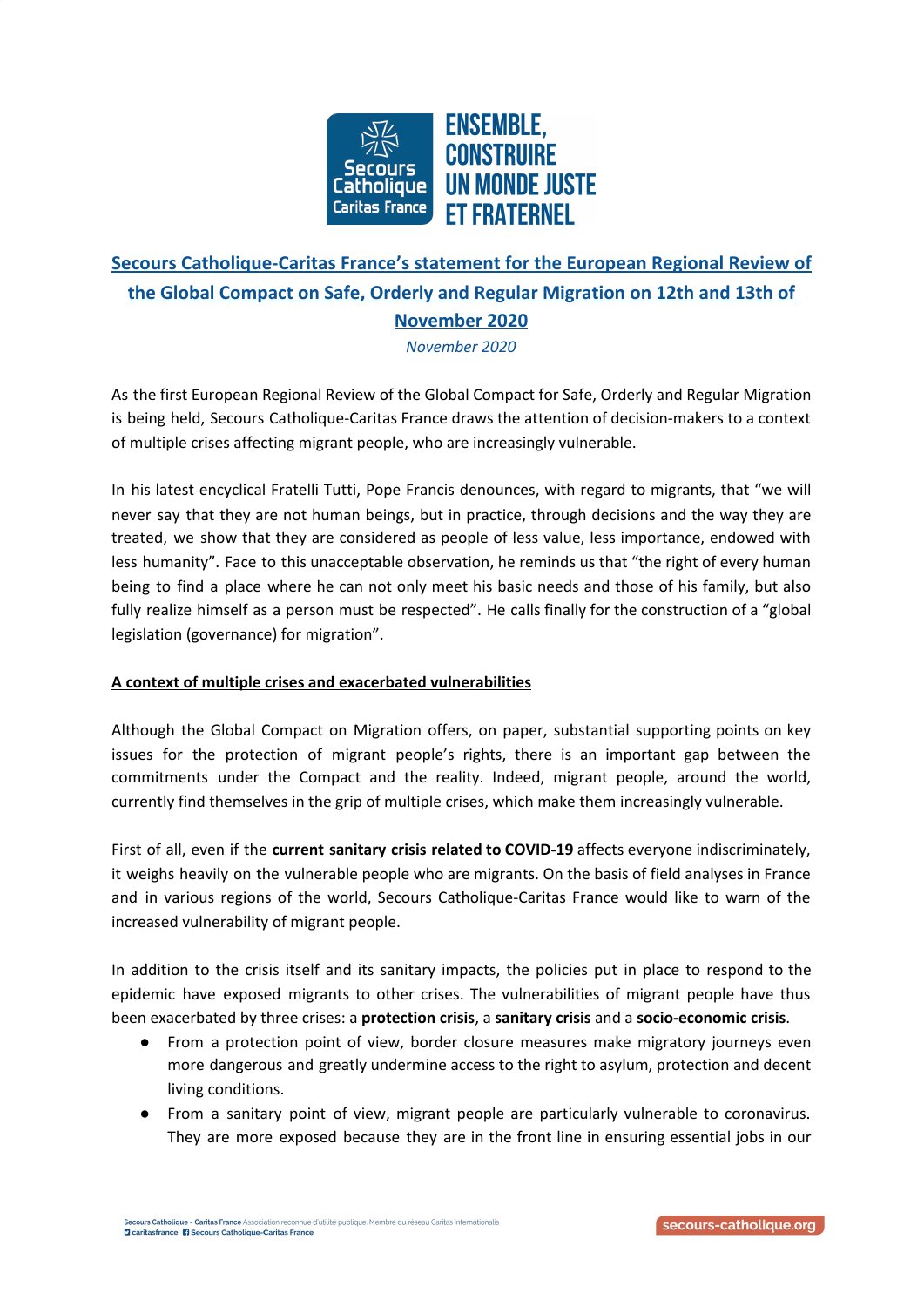societies and the housing conditions of many people do not often allow the necessary health measures for their protection to be applied.

● From a socio-economic point of view, migrant people are among the first to lose their jobs, which are often informal. They thus lose their income and they benefit from little or none of the social protection measures. It reinforces the poverty of migrants and their families, who can no longer receive financial support. The economic impact is major because, in some countries, remittances from migrants to their families represent very large amounts, sometimes even higher than the amounts allocated as official development assistance.

At the same time, there is also a **crisis of policies** that too often go against the rights and protection commitments of migrant people. Thus in France, Secours Catholique-Caritas France witnesses, throughout the country and particularly at borders, violations of fundamental rights and a lack of access to basic services for migrant people (access to water, food, hygiene, health care). The situation is the same for many people living in camps and slums on French soil. Moreover, Secours Catholique-Caritas France is deeply worried about measures that voluntarily restrict access to basic services such as the prohibition for certain associations to carry out food distributions in Calais. This prohibition not only undermines access to basic services and the right to solidarity, but it also violates the principle of fraternity.

Secours Catholique is also concerned about the measures proposed by the European Commission in the new European Pact on Migration and Asylum: no reference is made to the Global Compact on Migration, safe and legal pathways of migration are little developed, such is the access to basic services. In this Pact, the emphasis is on the haggling of solidarity between European countries, on returns and on the strengthening of cooperation with third countries to prevent migration to the European Union.

In addition, there is another context that has an equally important impact on migrant people: the **crisis linked to the effects of climate change**. The effects of climate change, disasters and environmental degradation do have an impact on migration. Many people are forced to leave their homes in anticipation of or in response to an environmental risk, whether sudden or slow. Impacted populations then find themselves dispossessed of their land and livelihoods and very often without sufficient financial resources, information on their rights and without safe routes. For people forced to crossborder displacement in this context, **there are no adequate legal responses**. They are not integrated into existing protection mechanisms. As a result, people move under extremely difficult conditions and their fundamental rights are violated.

The crises linked to COVID-19 and more generally this context of multiple crises reveal how the most vulnerable people are the first to be affected in times of crises and therefore have a specific need for protection.

## **Solutions in the Global Compact on Migration but a lack of implementation**

Secours Catholique-Caritas France welcomed the adoption of the Global Compact on Migration as a strong signal for the rights of migrant people, particularly with the reaffirmation of individuals' rights and the need for safe and legal pathways of migration. However, while at the time of signing the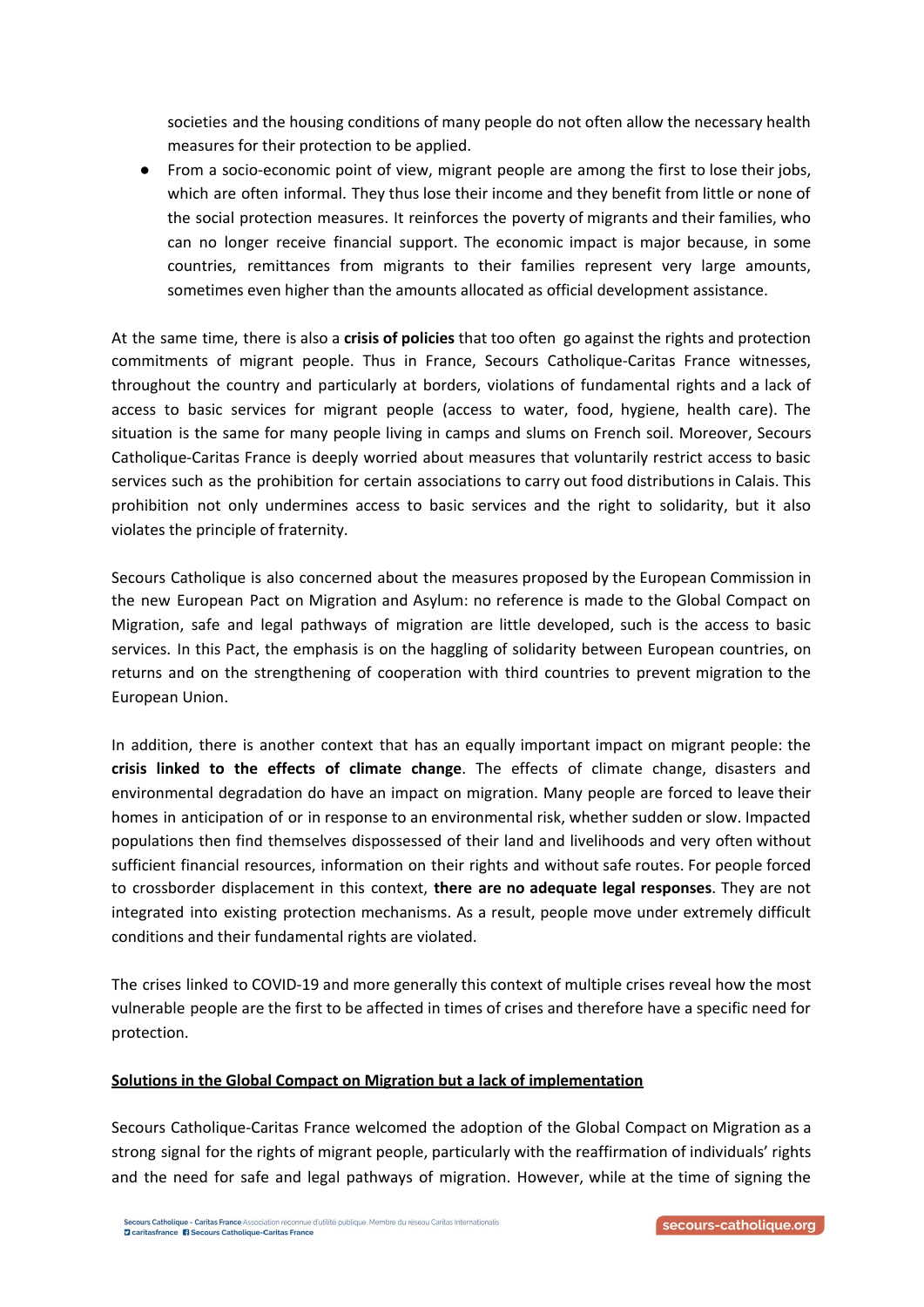Global Compact civil society organisations encouraged States to use the elements of the Compact as a floor and not as a ceiling, the minimum is still far from being ensured today. To respond to the context of multiple crises and the exacerbated vulnerabilities of migrant people, **we call for a global governance of migration that effectively protects and respects the rights of these populations**.

The crises related to COVID-19 have not stopped migration but have made it more dangerous and have increased the vulnerabilities of migrant people. The sanitary crisis has sometimes even been used by some States to take measures that go against the principle of non-refoulement. **The current context once again demonstrates how essential it is for people to benefit from safe and legal pathways of migration that allow them to move in a way that respects their rights and that protects both their health and those of populations in transit and host countries**.

To this end, **Objective 5** of the Global Compact on Migration, a keystone for the implementation of many of the Compact's Objectives, proposes concrete measures to **develop safe and legal pathways of migration, in respect of human rights, for all migrants, taking into account their needs in terms of protection, work, family life, etc**. However, the development of safe and legal pathways of migration should not be accompanied by the criminalization of irregular migration.

The current context also demonstrates that it is crucial, as expressed in **Objective 15** of the Global Compact, that **access to basic services be guaranteed for all migrants regardless of their status and at all stages of their migration journeys**.

In line with **Objective 2** of the Compact which recognizes the effects of climate change as adverse drivers of migration, Objective 5 of the Global Compact on Migration also proposes measures to address the protection gap for environmental migrants such as humanitarian visas. **Secours Catholique-Caritas France therefore calls on States to engage in national, regional and international discussions in favour of the development of safe, legal, effective and accessible pathways of migration for environmental migrants and of their integration into existing protection mechanisms. These discussions should include reflections on the applicability for environmental migrants of humanitarian visas, temporary or permanent protection status and the principle of non-refoulement.** Moreover, the protection of environmental migrants must also be built through the fight against adverse drivers of migration, including the effects of climate change. In this context, the lack of willingness of some States is particularly noticeable and the significant delays in achieving the objectives of the Paris Agreement of 2015 are worrying.

While solutions exist in the Global Compact on Migration, Secours Catholique-Caritas France is worried about policies which go against the rights of migrant people and about the lack of political willingness of some States to concretely implement the Global Compact.

Therefore, the European Regional Review and other regional reviews should be key moments during which States, on one hand, integrate the gaps between the reality of practices and their commitments, and, on the other hand, commit to improve their policies. The first International Migration Review Forum will be held in 2022 and it would be unacceptable that substantial progress has not been made in the implementation of the Global Compact, for the protection of all migrant people.